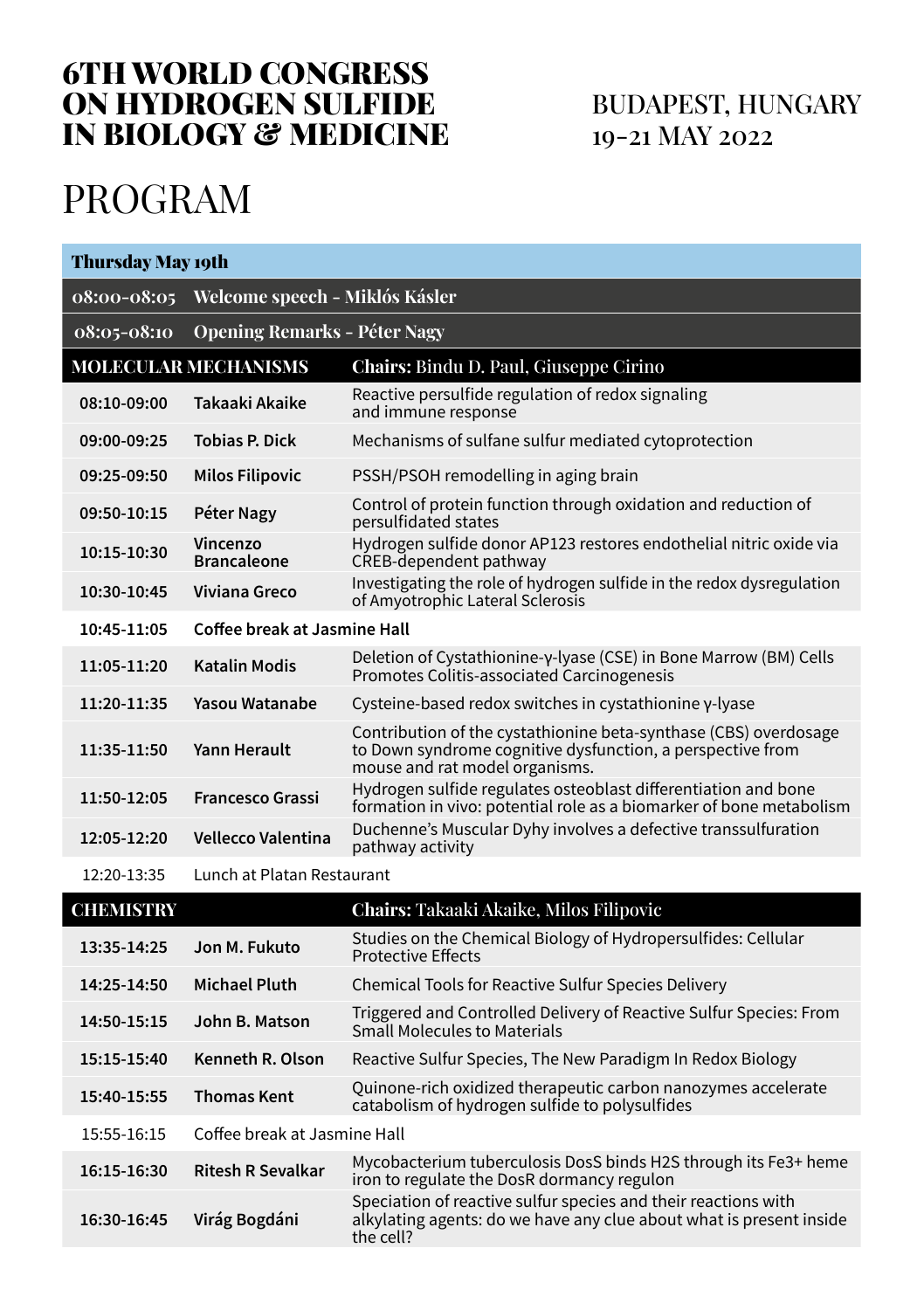# Thursday May 19th

**16:45-18:30 Poster Session I.**

#### **AL dahamni, Zayana**

Characterization of novel compound that activates Thiosulfate Sulfurtransferase (TST) and stimulates mitochondrial respiration

#### **Almehaize, Maha**

Discovery of a Novel 3-Mercaptopyruvate Sulfurtransferase Inhibitor

#### **Aydemir Basak Gunes**

The Effect of Hydrogen Sulfide and Its Interaction with Nitric Oxide in Experimental Model of Metabolic syndrome: Spontaneously Hypertensive Rats Fed with Fructose Diet

#### **Barayeu, Uladzimir**

Sulfane sulfur species suppress ferroptosis by scavenging radicals

#### **Berenyiova, Andrea**

Chronic Fructose Intake Affects the Synergistic Interaction of Nitric Oxide and Hydrogen Sulfide Signaling Pathways in Vasoregulation of Thoracic Aorta

#### **Boekhoud, Lisanne**

Acute Kidney Injury is Associated with Lowered Plasma-Free Thiol Levels

#### **Brito, Jose Artur**

Structural and functional insights into hydrogen sulfide homeostasis in pathogenic bacteria

#### **Cacanyiova, Sona**

Perivascular adipose tissue determines the vasoactive effect of hydrogen sulfide in isolated thoracic aorta of hypertriglyceridemic rats as a model of metabolic syndrome

#### **Coavoy-Sánchez, Silvia A.**

Mitochondria-targeted hydrogen sulfide (H2S) donors exert protective effects in a mouse model of atopic dermatitis

#### **Costa, Sofia Soares**

Structural and functional insights into hydrogen sulfide homeostasis in pathogenic bacteria

#### **Drekolia, Maria Kyriaki**

Endothelial cysteinolysis in age-related cardiac hypertrophy

#### **Dóka, Éva**

Control of protein function through oxidation and reduction of persulfidated states

# **Dombi, Ágnes**

Dimethyl trisulfide reduces duration of immobility and increases activity frequency in the mouse forced swim test via TRPA1 ion channel

# **Fu Chun-Yu**

Converging evidence for H2S-related pathologies in SOX and CDO deficiencies

#### **Gad, Mohamed**

Crosstalk between Hydrogen Sulphide and Nitric Oxide in Triple Negative Breast Cancer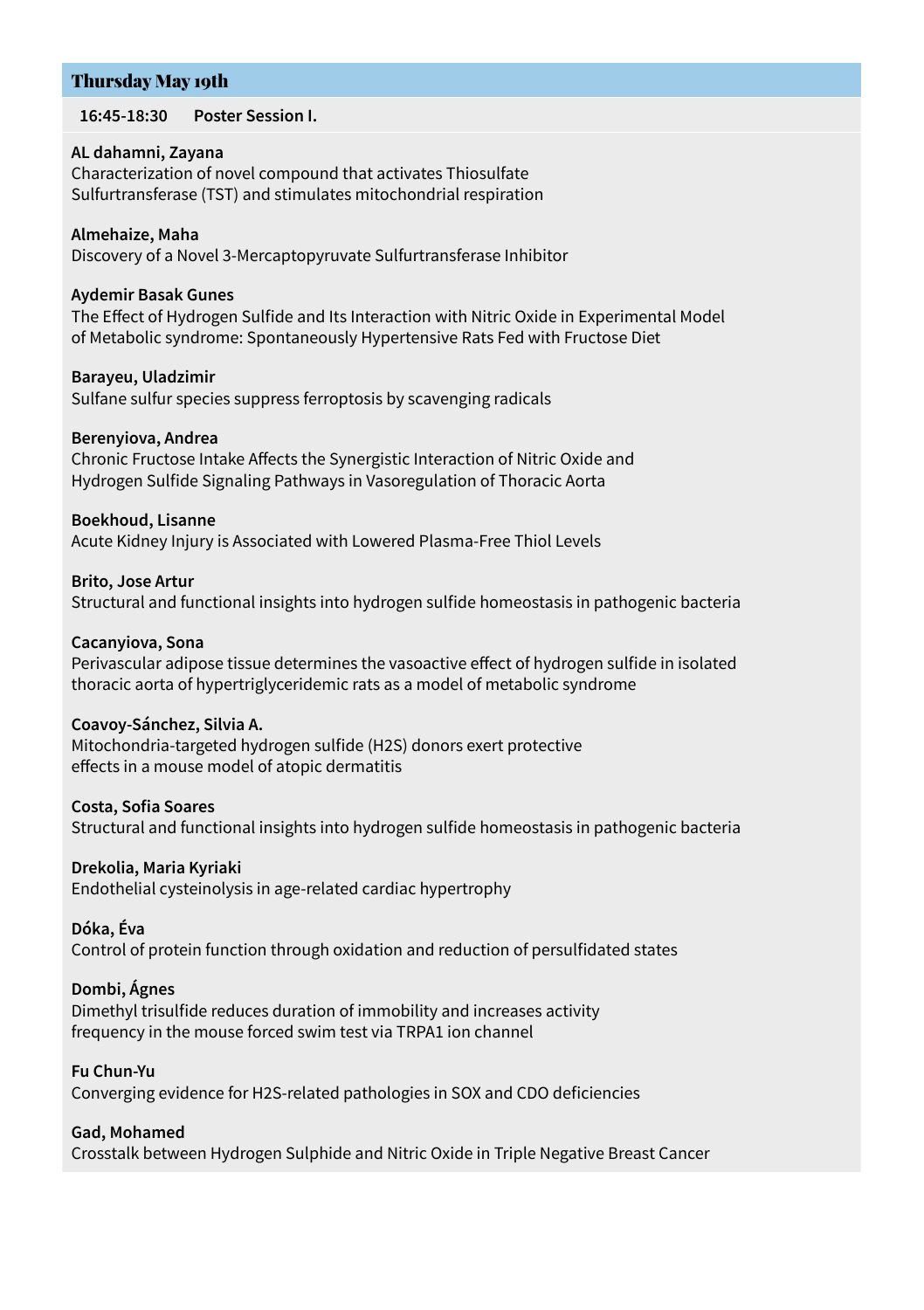# Thursday May 19th

#### **Gerush, Igor**

Effect of of 3-days introduction of melatonin on hydrogen sulfide level in the kidneys by experimental nephropathy

#### **Gilbert, Annie**

Subcellular delivery of hydrogen sulfide via small molecule donors

#### **Głowacka, Urszula**

Hydrogen sulfide (H2S)-releasing non-steroidal anti-inflammatory drugs (NSAIDs) in modulation of esophageal epithelium pathophysiology

#### **Golas, Samuel**

The effect of perivascular adipose tissue in interaction with hydrogen sulfide in vasoactive responses of isolated thoracic aorta in normotensive and spontaneously hypertensive rats

#### **Griffiths, Kayleigh**

Cysteine Persulfide and Myocardial Ischaemia Reperfusion Injury

#### **Grman, Marian**

Antioxidant properties of sulfide/selenite interaction mixture

#### **Ida, Tomoaki**

Reactive sulfur metabolome newly developed by an ideal probe without artificial decomposition of polysulfides

#### **Inaoka, Daniel K**

Biochemical characterization of the putative sulfide:quinone oxidoreductase from an intestinal parasite Schistosoma mansoni

#### **Jain, Neha**

Role of Hydrogen Sulfide in Redox Signaling Downstream of Cardiac β-Adrenergic Stimulation

#### **Janickova, Lucia**

Cystathionine β-synthase is overexpressed in the brain and contributes to the neuromorphological alterations in murine models of Down syndrome

#### **Joschko, Christian P**

Homozygous whole body Cbs knockout in adult mice features minimal pathology during ageing despite severe homocysteinemia

#### **Katsouda, Αntonia**

Sodium trisulfide and Eruca sativa-derived extracts and natural products exhibit beneficial effects on energy homeostasis and metabolic health

#### **Katsouda, Αntonia**

MPST attenuates obesity by maintaining mitochondrial protein import and metabolic flux

#### **Kiss, Levente**

Effects of hydrogen sulfide on the vascular tone of rat anterior cerebral artery segments

#### **Kloesch, Burkhard**

Evaluation of the pro-apoptotic effects of menadione and a novel mitochondriatargeted H2S-releasing compound against the colorectal cancer cell line Caco-2

19:30-22:30 Dinner at Széchenyi Restaurant of the connected Ensana Grand Margitsziget Hotel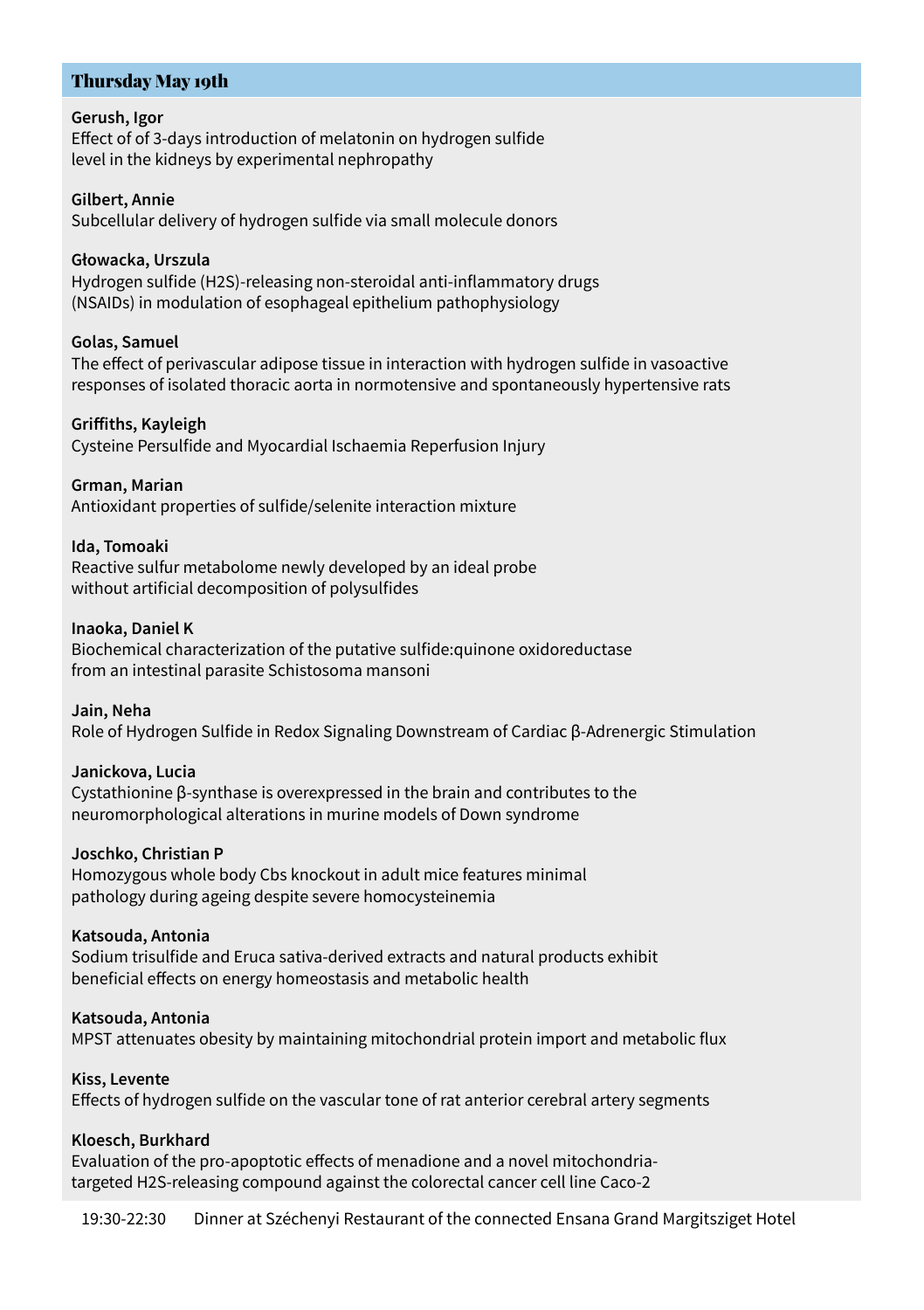| <b>Friday May 20th</b> |                                       |                                                                                                                    |  |  |
|------------------------|---------------------------------------|--------------------------------------------------------------------------------------------------------------------|--|--|
| <b>METABOLISM</b>      |                                       | Chairs: Kenneth R. Olson, Jon M. Fukuto                                                                            |  |  |
| 08:00-08:50            | <b>Bindu D. Paul</b>                  | Role of Hydrogen sulfide in aging and age-related neurodegenerative<br>disorders                                   |  |  |
| 08:50-09:15            | <b>Andreas</b><br>Papapetropoulos     | H2S, adipose tissue and obesity                                                                                    |  |  |
| 09:15-09:40            | <b>Viktor Kozich</b>                  | Inborn errors of metabolism: a window into hydrogen sulfide<br>metabolism                                          |  |  |
| 09:40-10:05            | <b>Guenter Schwarz</b>                | Sulfite oxidase in health and disease: Unexpected links between<br>cysteine catabolism and H2S homeostasis         |  |  |
| 10:05-10:20            | Shingo Kasamatsu                      | High precision sulfur metabolomics innovated by a new specific<br>probe for trapping reactive sulfur species       |  |  |
| 10:20-10:35            | <b>Anne Sophie</b><br><b>Scheller</b> | Differentiation-induced modulation of H2S production in Caco-2<br>human intestinal cells                           |  |  |
| 10:35-10:55            | Coffee break at Jasmine Hall          |                                                                                                                    |  |  |
| 10:55-11:10            | <b>Christopher H</b><br>Switzer       | SOD1 is an essential H2S detoxifying enzyme                                                                        |  |  |
| 11:10-11:25            | Ágnes Czikora                         | Investigation of the role of cystathionine $\beta$ -synthase overexpression<br>in pancreatic ductal adenocarcinoma |  |  |
| <b>MITOCHONDRION</b>   |                                       | Chairs: Frédéric Bouillaud, Harry van Goor                                                                         |  |  |
| 11:25-12:15            | Csaba Szabó                           | Pathogenetic role of hydrogen sulfide in Down Syndrome                                                             |  |  |
| 12:15-12:40            | <b>Matthew</b><br>Whiteman            | Mitochondria-targeted sulfide delivery molecules                                                                   |  |  |
| 12:40-13:05            | Frédéric Bouillaud                    | Sulfide, bioenergetics and pathophysiology                                                                         |  |  |
| 13:05-14:05            | Lunch                                 |                                                                                                                    |  |  |
| 14:05-14:30            | Masanobu Morita                       | NRF2 Promotes Mitochondrial Energy Metabolism<br>via Persulfide Regulation                                         |  |  |
| <b>DRUG DISCOVERY</b>  |                                       | <b>Chairs: David Lefer, Miriam Cortese-Krott</b>                                                                   |  |  |
| 14:30-15:20            | <b>Giuseppe Cirino</b>                | The role of CSE-derived hydrogen sulfide in cardiovascular<br>homeostasis                                          |  |  |
| 15:20-15:45            | <b>Fumito Ichinose</b>                | Sulfide catabolism and neurodegenerative disorders                                                                 |  |  |
| 15:45-16:10            | Moran Benhar                          | Regulation of cancer cell apoptosis and necrosis by hydrogen<br>sulfide                                            |  |  |
| 16:10-16:30            | Coffee break at Jasmine Hall          |                                                                                                                    |  |  |
| 16:30-16:55            | Erika Pintér                          | Effects of sulfide and polysulfides mediated by TRPA1 receptors                                                    |  |  |
| 16:55-17:10            | Lóránd Kiss                           | The promising therapeutic possibilities of dimethyl trisulfide in<br>experimental acute pancreatitis               |  |  |
| 17:10-17:25            | <b>Alex Dyson</b>                     | Thiometallate sulfide donors confer cardioprotection in large<br>mammals                                           |  |  |
| 17:25-19:25            | Poster Session II.                    |                                                                                                                    |  |  |
| 20:00-23:00            | Danube Dinner Cruise                  |                                                                                                                    |  |  |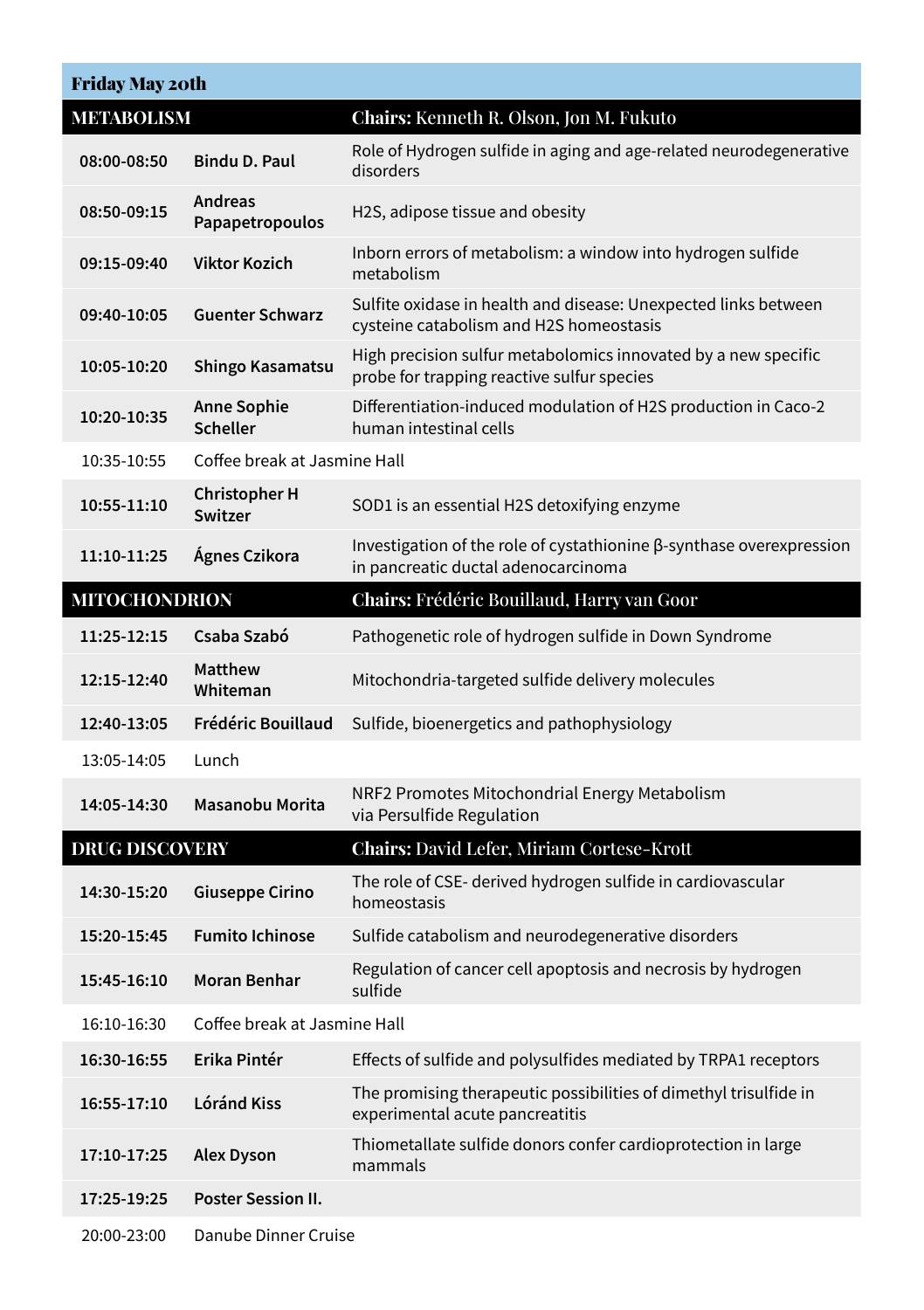# Friday May 20th

#### **17:25-19:25 Poster Session II.**

#### **Sofia Iris Bibli**

Cystathionine gamma lyase expression/activity delays endothelial senescence

#### **Masanobu Morita**

Sulfide: quinone oxidoreductase is essential for sulfur respiration in mitochondria

#### **Korbut, Edyta**

Pharmacologically-derived or endogenously produced hydrogen sulfide (H2S) in pathophysiology of esophageal epithelium diseases.

#### **Křížková, Michaela**

Stability of sulfite and thiosulfate in stored plasma and urine

#### **László, Szabolcs**

Silicone based transdermal delivery system for diallyl disulfide

#### **Li, Zhen**

Endothelium-Derived Hydrogen Sulfide Modulates Endothelial-Mesenchymal Transition in Heart Failure

#### **Li, Zhen**

Deficiency of the Hydrogen Sulfide Producing Enzyme, 3-Mercaptopyruvate Sulfurtransferase, Inhibits Branched-Chain Amino Acids Catabolism and Exacerbates Heart Failure

#### **Marcin, Magierowski**

Time-dependent therapeutic effect of AP39 as mitochondria-targeted hydrogen sulfide (H2S) prodrug in the healing of chronic gastric ulcer

#### **Marinko, Marija J**

Different K+ channels mediate NaHS-induced relaxation of human vessels

#### **Mayr, Simon J**

The beneficial effect of hydrogen sulfide on human cell physiology during homocysteine toxicity

#### **Misak, Anton**

In vitro interaction of tetracycline antibiotics with hydrogen sulfide and polysulfides mediates free radical processes with an effect on the plasmid DNA structure stability

#### **Myszka, Małgorzata Paulina**

Hydrogen sulfide exerts protective effects in the mouse model of Duchenne muscular dystrophy

#### **Nakladal, Dalibor**

Conditional Cbs knockout in liver exacerbates organ damage, endothelial dysfunction, and oxidative stress in mice fed a high-fat diet

#### **Newton, Turner D.**

Development of Small Molecule Hydrogen Selenide Donors

#### **Petrosino, Maria**

Unveiling the ability of serine to re-activate aminooxyacetic acid-inhibited cystathionine betasynthase: biophysical and structural insight and consequences for H2S biogenesis.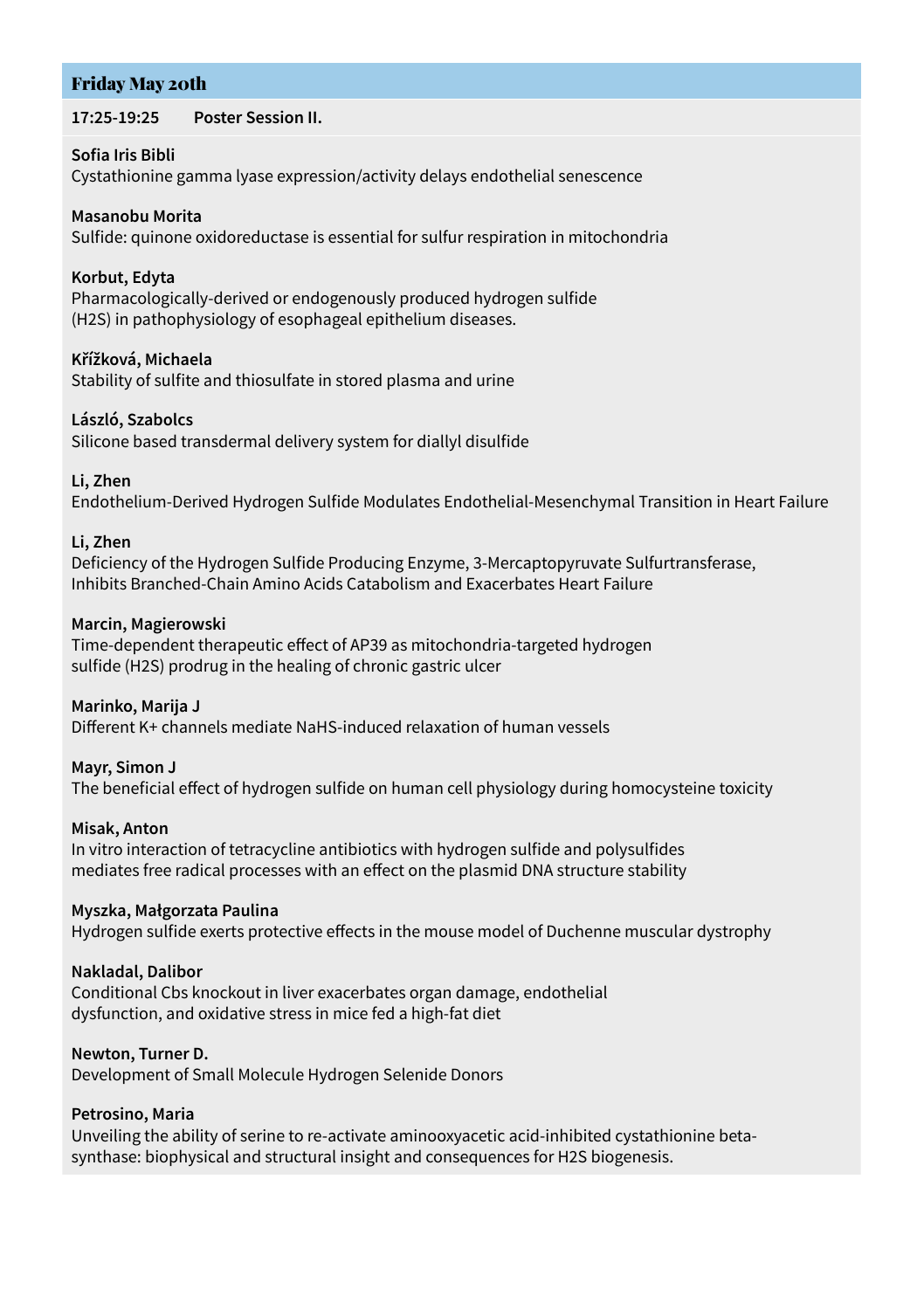# Friday May 20th

#### **17:25-19:25 Poster Session II.**

#### **Philipp, Thilo M**

SEMO-1, a novel H2S-producing enzyme and a pro-aging factor in C. elegans

# **Schilling, Danny**

Stabilization and destabilization of protein persulfides by alkylating agents

#### **Sikora, Adam B.**

Peroxynitrite formation in the reactions between nitric oxide, hydrogen sulfide and molecular oxygen

## **Slade, Luke**

Novel mitochondria-targeted hydrogen sulfide delivery molecules restore healthspan in C. elegans models of primary mitochondrial diseases.

## **Suguta, Saki**

Biochemical characterization of the putative sulfite oxidase from an intestinal parasite Schistosoma mansoni

#### **Takata, Tsuyoshi**

Functional diversity of calmodulin kinase I/IV in response to reactive sulfur species

# **Tomasova, Lenka**

Selenite attenuates the vasodilation and blood pressure lowering mediated by sulfide in rats.

#### **Trummer, Modesta**

Anti-inflammatory effects of the hydrogen sulfide and persulfide donor P\* on the chondrogenic cell line ATDC5

#### **Turnaturi, Carlotta**

Impairment of gasotransmitters in Glucocorticoid-Induced Leucine Zipper knockout mice vasculature

#### **Vanacore, Domenico**

Beta-3 adrenergic receptor activation causes hydrogen sulfide production via cystathionine gamma-lyase in human urothelium

#### **Vellecco, Valentina**

Protective effect of slow H2S donors on skeletal muscle in an in vitro model of lipotoxicity

# **Vrettou, Sofia**

Investigation of the Pattern of S-Glutathionylation and S-Nitrosylation in Spinal Muscular Atrophy

# **Wittig, Janina**

The role of carbon flux from cysteine in the regulation of stemness.

# **Zampas, Paraskevas**

Impaired left ventricular function after 3-mercaptopyruvate sulfurtransferase deletion in mice with metabolic syndrome

20:00-23:00 Danube Dinner Cruise